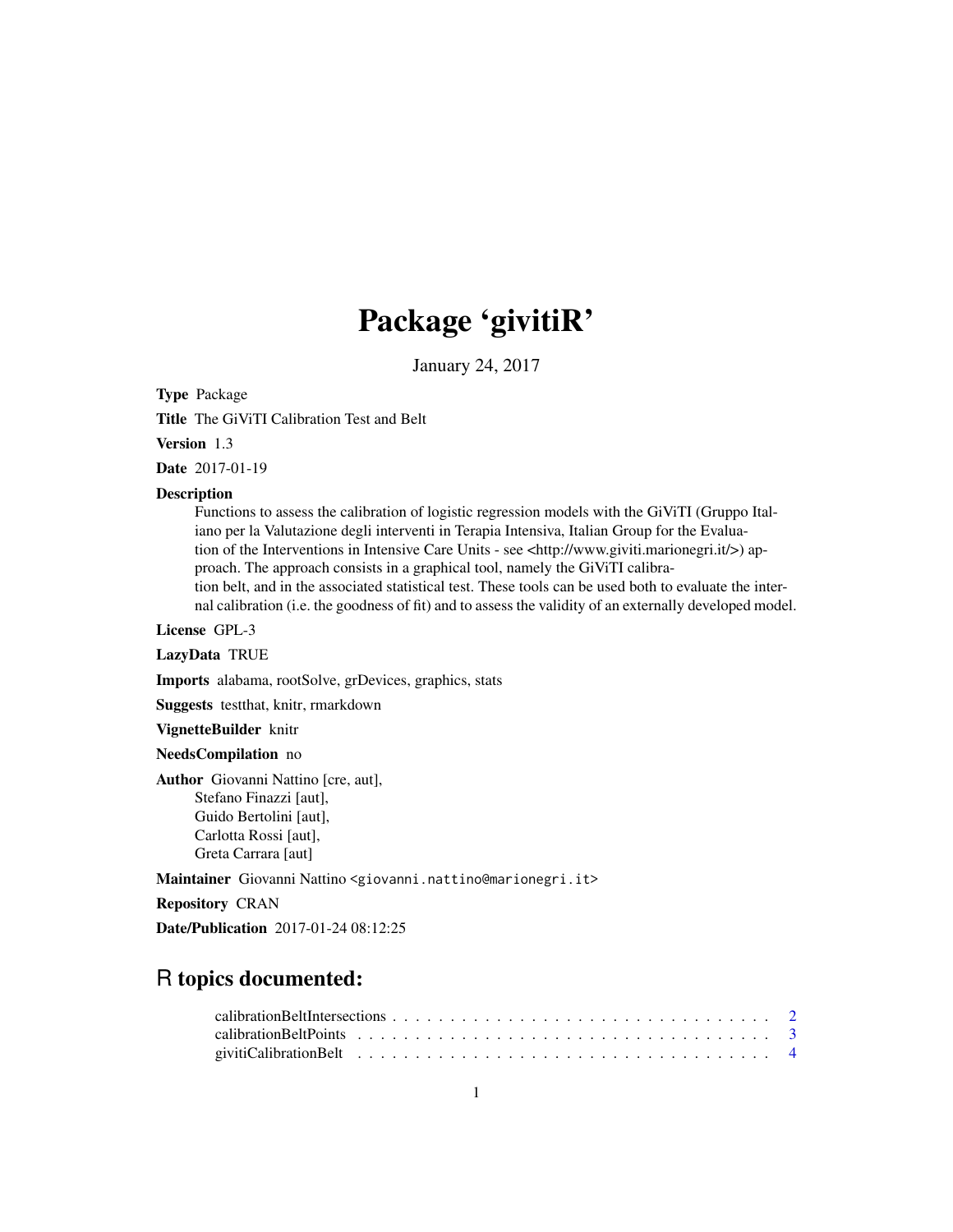<span id="page-1-0"></span>

| Index | 18 |  |
|-------|----|--|

calibrationBeltIntersections

*Calibration Belt Significant Deviations*

# Description

calibrationBeltIntersections returns the intervals where the calibration belt significantly deviates from the bisector.

#### Usage

calibrationBeltIntersections(cbBound, seqP, minMax)

# Arguments

| cbBound | A data. frame object with the numeric variables "U" and "L", representing the<br>upper and lower boundary of the calibration belt. |
|---------|------------------------------------------------------------------------------------------------------------------------------------|
| segP    | The vector of the the probabilities where the points of the calibration belt have<br>been evaluated.                               |
| minMax  | A list with two elements, named min and max, representing the minimum and<br>maximum probabilities in the model under evaluation.  |

# Value

A list with two components, overBisector and underBisector. Each component is a list containing all the intervals where the calibration belt is significantly over/under the bisector.

# See Also

[givitiCalibrationBelt](#page-3-1) and [plot.givitiCalibrationBelt](#page-14-1) to compute and plot the calibaration belt, and [givitiCalibrationTest](#page-6-1) to perform the associated calibration test.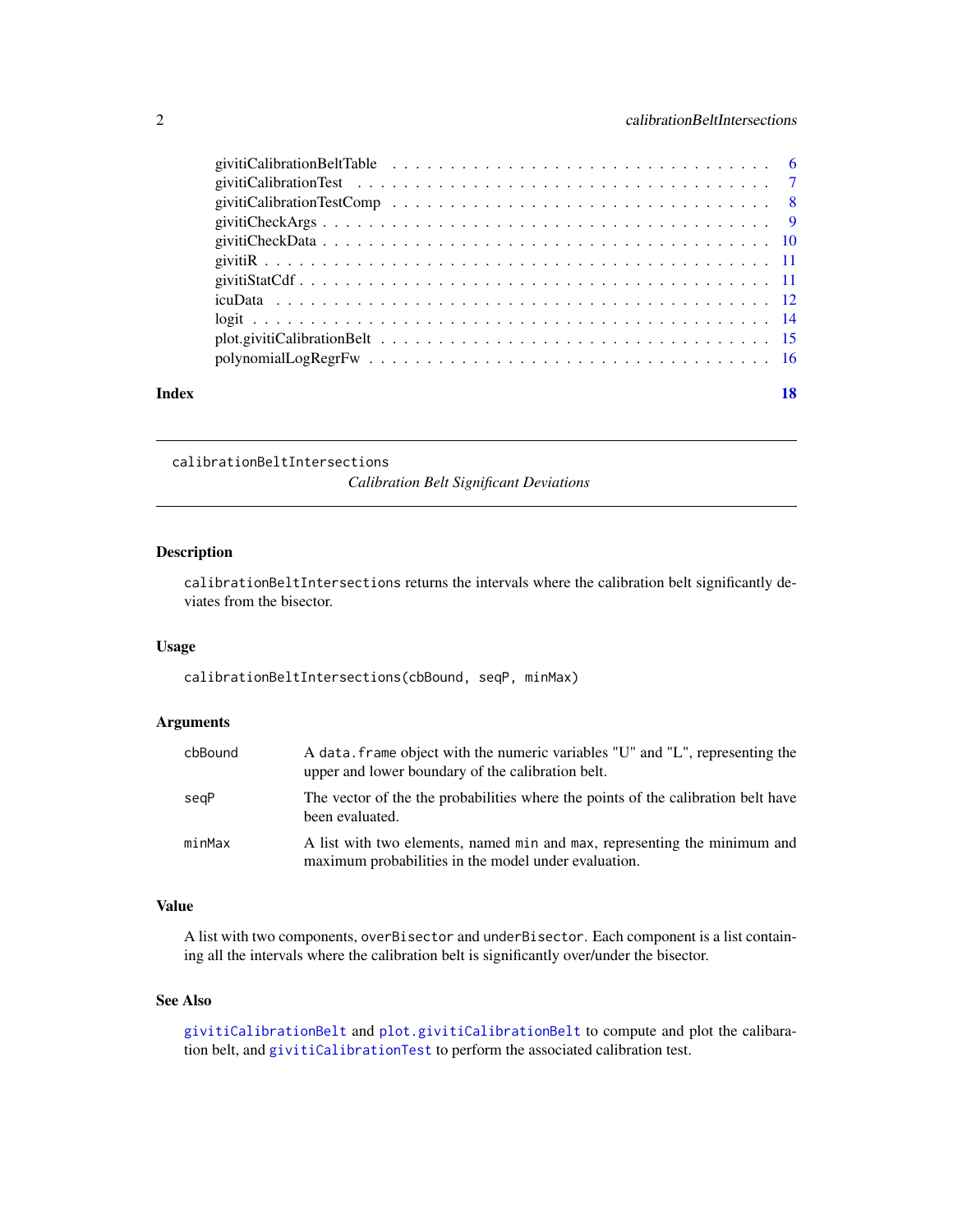# <span id="page-2-0"></span>calibrationBeltPoints 3

# Examples

```
e <- runif(1000)
logite <- logit(e)
eMod <- logistic(logit(e) + (logit(e))^2)
o \le rbinom(1000, size = 1, prob = eMod)
data \leq data.frame(e = e, o = o, logite = logite)
seqP \leq -seq(from = .01, to = .99, by = .01)seqG <- logit(seqP)
minMax \leq list(min = min(e), max = max(e))fwLR <- polynomialLogRegrFw(data, .95, 4, 1)
cbBound <- calibrationBeltPoints(data, seqG, fwLR$m, fwLR$fit, .95, .90, "external")
calibrationBeltIntersections(cbBound, seqP, minMax)
```
calibrationBeltPoints *Calibration Belt Confidence Region*

# Description

calibrationBeltPoints computes the points defining the boundary of the confidence region.

#### Usage

```
calibrationBeltPoints(data, seqG, m, fit, thres, cLevel, devel)
```

| data   | A data. frame object with the numeric variables "o", "e" and "logite", repre-<br>senting the binary outcomes, the probabilities of the model under evaluation and<br>the logit of the probabilities, respectively. The variable "e" must contain values<br>between 0 and 1. The variable "o" must assume only the values 0 and 1. |
|--------|-----------------------------------------------------------------------------------------------------------------------------------------------------------------------------------------------------------------------------------------------------------------------------------------------------------------------------------|
| segG   | A vector containing the logit of the probabilities where the points of the calibra-<br>tion belt will be evaluated.                                                                                                                                                                                                               |
| m      | A scalar integer representing the degree of the polynomial at the end of the<br>forward selection.                                                                                                                                                                                                                                |
| fit    | An object of class glm containig the output of the fit of the logistic regression<br>model at the end of the iterative forward selection.                                                                                                                                                                                         |
| thres  | A numeric scalar between 0 and 1 representing 1 - the significance level adopted<br>in the forward selection.                                                                                                                                                                                                                     |
| cLevel | A numeric scalar between 0 and 1 representing the confidence level that will be<br>used for the confidence region.                                                                                                                                                                                                                |
| devel  | A character string specifying if the model has been fit on the same dataset under<br>evaluation (internal) or if the model has been developed on an external sample<br>(external).                                                                                                                                                |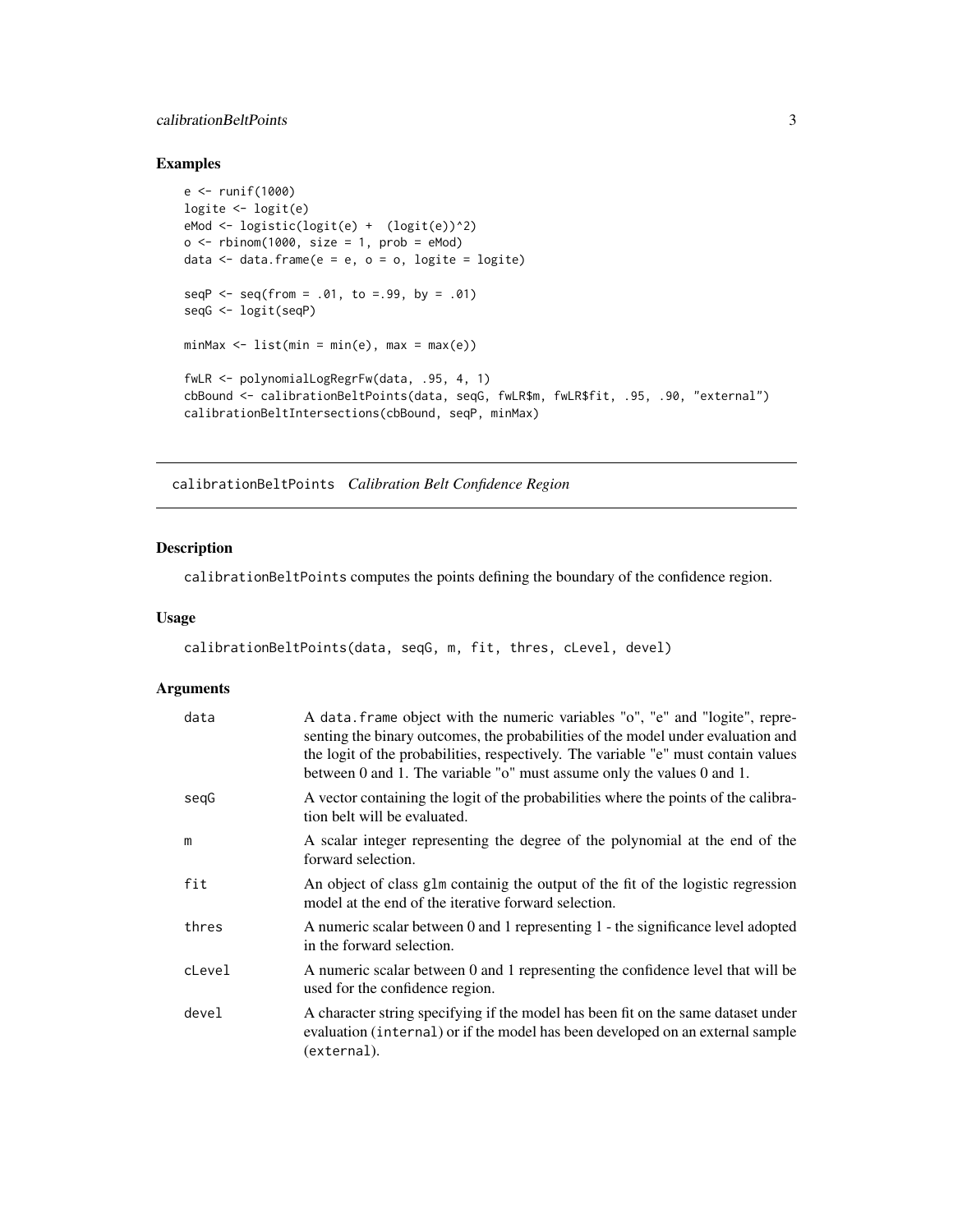#### <span id="page-3-0"></span>Value

A data.frame object with two columns, "U" and "L", containing the points of the upper and lower boundary of the cLevel\*100%-level calibration belt evaluated at values seqG.

# See Also

[givitiCalibrationBelt](#page-3-1) and [plot.givitiCalibrationBelt](#page-14-1) to compute and plot the calibaration belt, and [givitiCalibrationTest](#page-6-1) to perform the associated calibration test.

# Examples

```
e <- runif(100)
logite <- logit(e)
o \leq rbinom(100, size = 1, prob = e)
data \leq data.frame(e = e, o = o, logite = logite)
seqG \leq logit(seq(from = .01, to = .99, by = .01))fwLR <- polynomialLogRegrFw(data, .95, 4, 1)
calibrationBeltPoints(data, seqG, fwLR$m, fwLR$fit, .95, .90, "external")
```
<span id="page-3-1"></span>givitiCalibrationBelt *Calibration Belt*

#### Description

givitiCalibrationBelt implements the computations necessary to plot the calibration belt.

#### Usage

```
givitiCalibrationBelt(o, e, devel, subset = NULL, confLevels = c(0.8, 0.95),
  thres = 0.95, maxDeg = 4, nPoints = 200)
```

| $\Omega$ | A numeric vector representing the binary outcomes. The elements must assume<br>only the values 0 or 1. The predictions in e must represent the probability of the<br>event coded as 1.                             |
|----------|--------------------------------------------------------------------------------------------------------------------------------------------------------------------------------------------------------------------|
| e        | A numeric vector containing the predictions of the model under evaluation. The<br>elements must be numeric and between 0 and 1. The lenght of the vector must<br>be equal to the length of the vector o.           |
| devel    | A character string specifying if the model has been fit on the same dataset under<br>evaluation (internal) or if the model has been developed on an external sample<br>(external). See also the 'Details' section. |
| subset   | An optional boolean vector specifying the subset of observations to be consid-<br>ered.                                                                                                                            |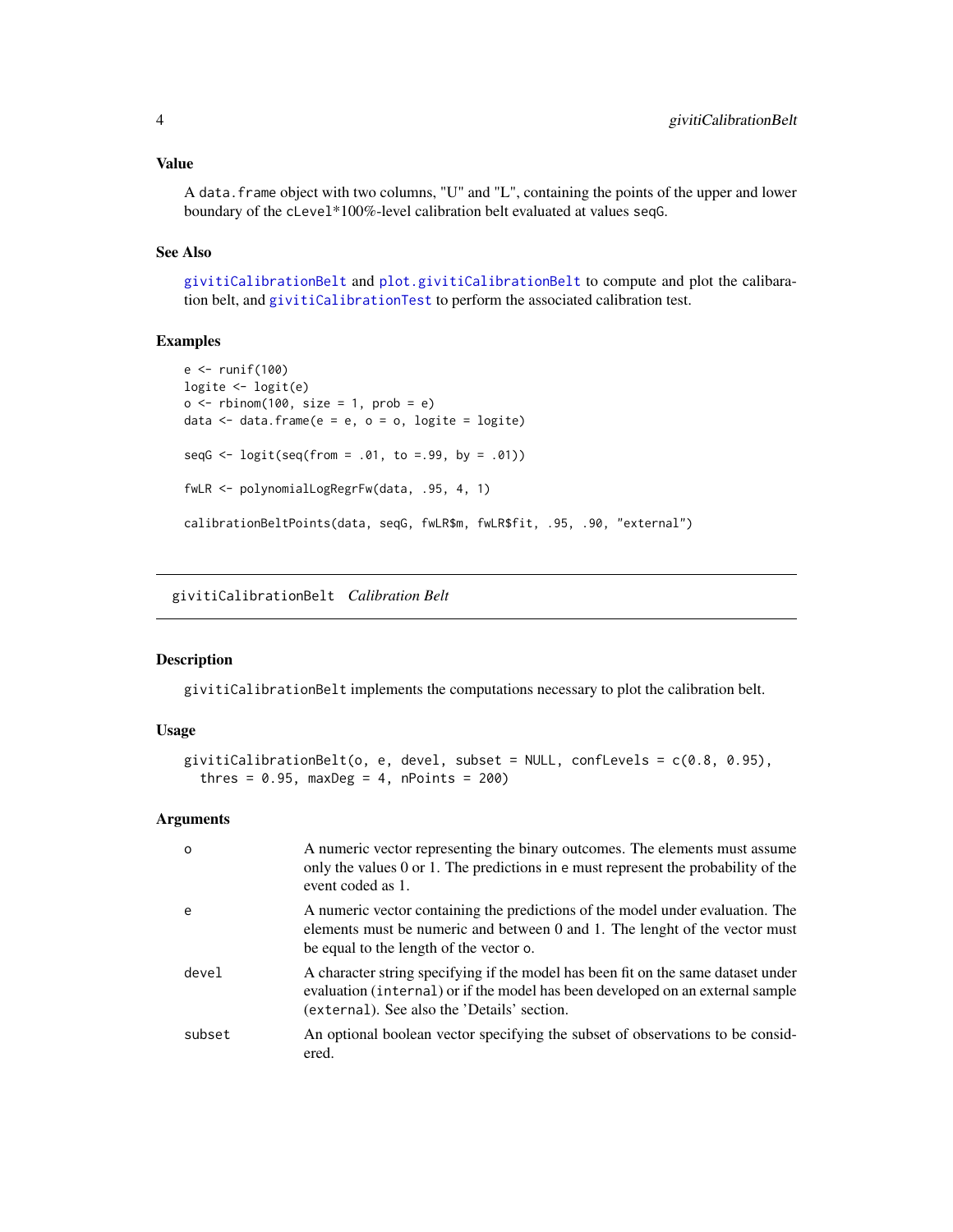<span id="page-4-0"></span>

| confLevels | A numeric vector containing the confidence levels of the calibration belt. The<br>default values are set to .80 and .95.                 |
|------------|------------------------------------------------------------------------------------------------------------------------------------------|
| thres      | A numeric scalar between 0 and 1 representing 1 - the significance level adopted<br>in the forward selection. By default is set to 0.95. |
| maxDeg     | The maximum degree considered in the forward selection. By default is set to<br>4.                                                       |
| nPoints    | A numeric scalar indicating the number of points to be considered to plot the<br>calibration belt. The default value is 200.             |

# **Details**

The calibration belt and the associated test can be used both to evaluate the calibration of the model in external samples or in the development dataset. However, the two cases have different requirements. When a model is evaluated on independent samples, the calibration belt and the related test can be applied whatever is the method used to fit the model. Conversely, they can be used on the development set only if the model is fitted with logistic regression.

#### Value

An object of class givitiCalibrationBelt. After computing the calibration belt with the present function, the plot method can be used to plot the calibration belt. The object returned is a list that contains the following components:

- n The size of the sample evaluated in the analysis, after discarding missing values from the vectors o and e.
- resultCheck Result of the check on the data. If the data are compatible with the construction of the calibration belt, the value is the boolean TRUE. Otherwise, the element contain a character string describing the problem found.
- m The degree of the polynomial at the end of the forward selection.
- statistic The value of the test's statistic.
- p.value The p-value of the test.
- seqP The vector of the probabilities where the points of the calibration belt has been evaluated.
- minMax A list with two elements named min and max representing the minimum and maximum probabilities in the model under evaluation
- confLevels The vector containing the confidence levels of the calibration belt.
- **intersByConfLevel** A list whose elements report the intervals where the calibration belt is significantly over/under the bisector for each confidence level in confLevels.

#### See Also

[plot.givitiCalibrationBelt](#page-14-1) to plot the calibaration belt and [givitiCalibrationTest](#page-6-1) to perform the associated calibration test.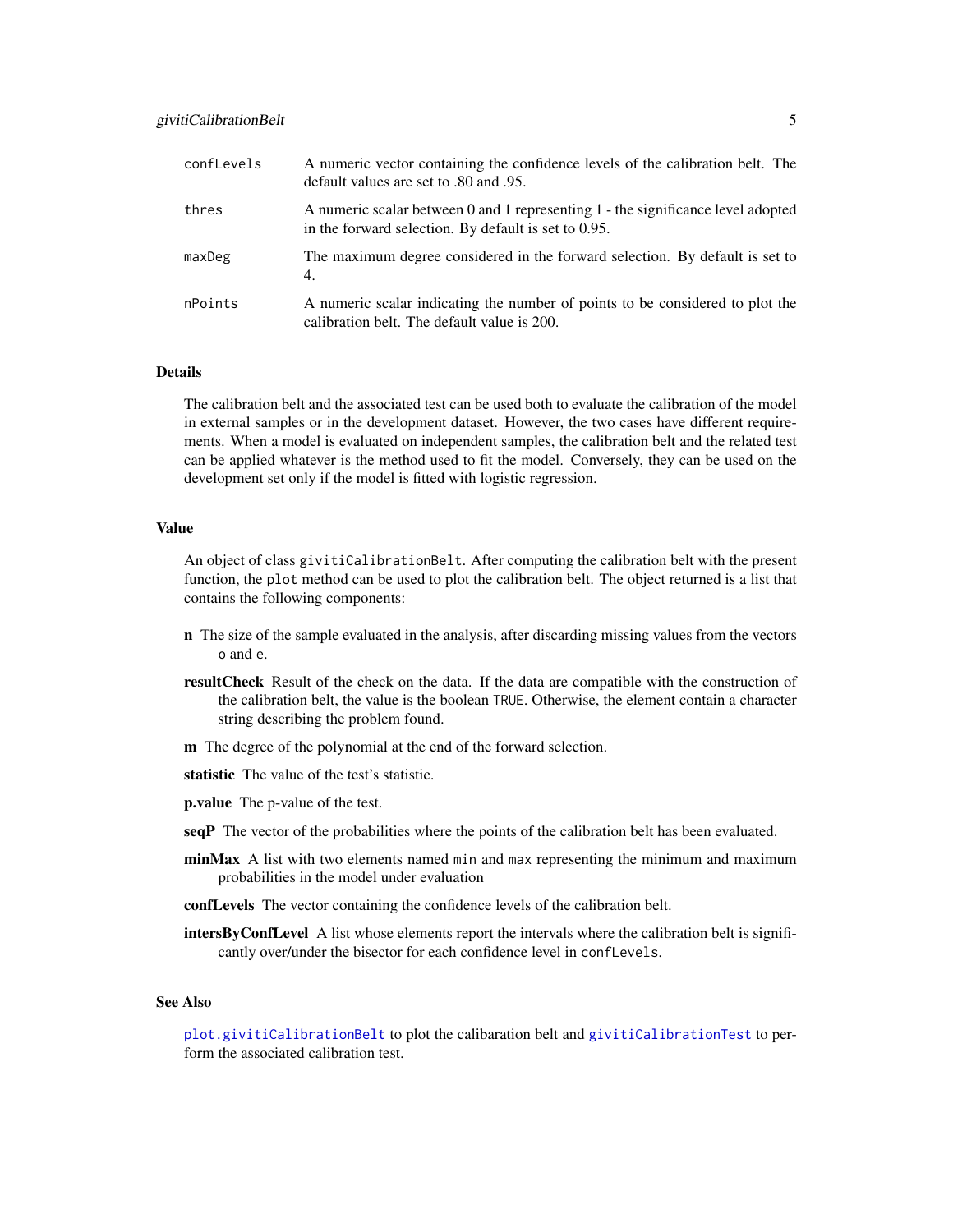# Examples

```
#Random by-construction well calibrated model
e <- runif(100)
o \le rbinom(100, size = 1, prob = e)
cb <- givitiCalibrationBelt(o, e, "external")
plot(cb)
#Random by-construction poorly calibrated model
e < - runif(100)
o \le rbinom(100, size = 1, prob = logistic(logit(e)+2))
cb <- givitiCalibrationBelt(o, e, "external")
plot(cb)
```

```
givitiCalibrationBeltTable
```
*Table of the Calibration Belt Significant Deviations*

# Description

givitiCalibrationBeltTable prints on the graphical area of the calibration belt plot the table that summarizes the significant deviations from the line of perfect calibration (i.e. the bisector of the I quadrant).

# Usage

```
givitiCalibrationBeltTable(cb, tableStrings, grayLevels, xlim, ylim)
```
# Arguments

| cb           | A givitiCalibrationBelt object, to be generated with the function givitiCalibrationBelt.                                                                                                                                                                                                                                                         |
|--------------|--------------------------------------------------------------------------------------------------------------------------------------------------------------------------------------------------------------------------------------------------------------------------------------------------------------------------------------------------|
| tableStrings | Optional. A list with four character elements named overBisString, underBisString, conflevelString<br>neverString. The four strings of the list are printed instead of the texts "Over<br>the bisector"/"Under the bisector"/"Confidence level"/"NEVER" in the table re-<br>porting the intersections of the calibration belt with the bisector. |
| grayLevels   | A vector containing the code of the gray levels used in the plot of the calibration<br>belt.                                                                                                                                                                                                                                                     |
| xlim,vlim    | Numeric vectors of length 2, giving the x and y coordinates ranges. Default<br>values are $c(0,1)$ .                                                                                                                                                                                                                                             |

# Value

The function prints the table on the graphical area.

<span id="page-5-0"></span>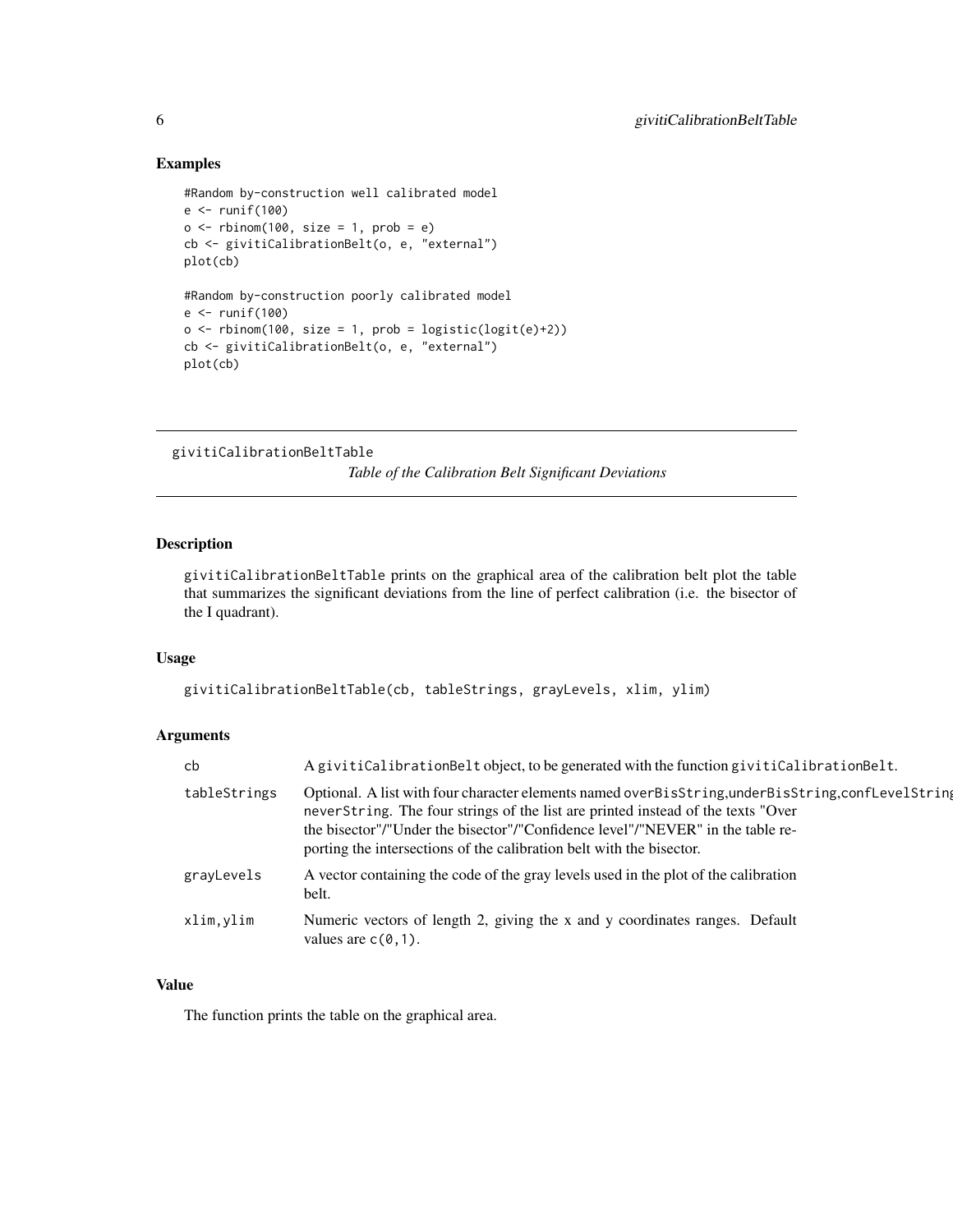<span id="page-6-1"></span><span id="page-6-0"></span>givitiCalibrationTest *Calibration Test*

# Description

givitiCalibrationTest performs the calibration test associated to the calibration belt.

# Usage

```
givitiCalibrationTest(o, e, devel, subset = NULL, thres = 0.95,
 maxDeg = 4)
```
#### Arguments

| $\Omega$ | A numeric vector representing the binary outcomes. The elements must assume<br>only the values 0 or 1. The predictions in e must represent the probability of the<br>event coded as 1.                             |
|----------|--------------------------------------------------------------------------------------------------------------------------------------------------------------------------------------------------------------------|
| e        | A numeric vector containing the probabilities of the model under evaluation.<br>The elements must be numeric and between 0 and 1. The lenght of the vector<br>must be equal to the length of the vector o.         |
| devel    | A character string specifying if the model has been fit on the same dataset under<br>evaluation (internal) or if the model has been developed on an external sample<br>(external). See also the 'Details' section. |
| subset   | An optional boolean vector specifying the subset of observations to be consid-<br>ered.                                                                                                                            |
| thres    | A numeric scalar between 0 and 1 representing 1 - the significance level adopted<br>in the forward selection. By default is set to 0.95.                                                                           |
| maxDeg   | The maximum degree considered in the forward selection. By default is set to<br>4.                                                                                                                                 |

# Details

The calibration belt and the associated test can be used both to evaluate the calibration of the model in external samples or in the development dataset. However, the two cases have different requirements. When a model is evaluated on independent samples, the calibration belt and the related test can be applied whatever is the method used to fit the model. Conversely, they can be used on the development set only if the model is fitted with logistic regression.

#### Value

A list of class htest containing the following components:

statistic The value of the test's statistic.

p.value The p-value of the test.

null.value The vector of coefficients hypothesized under the null hypothesis, that is, the parameters corresponding to the bisector.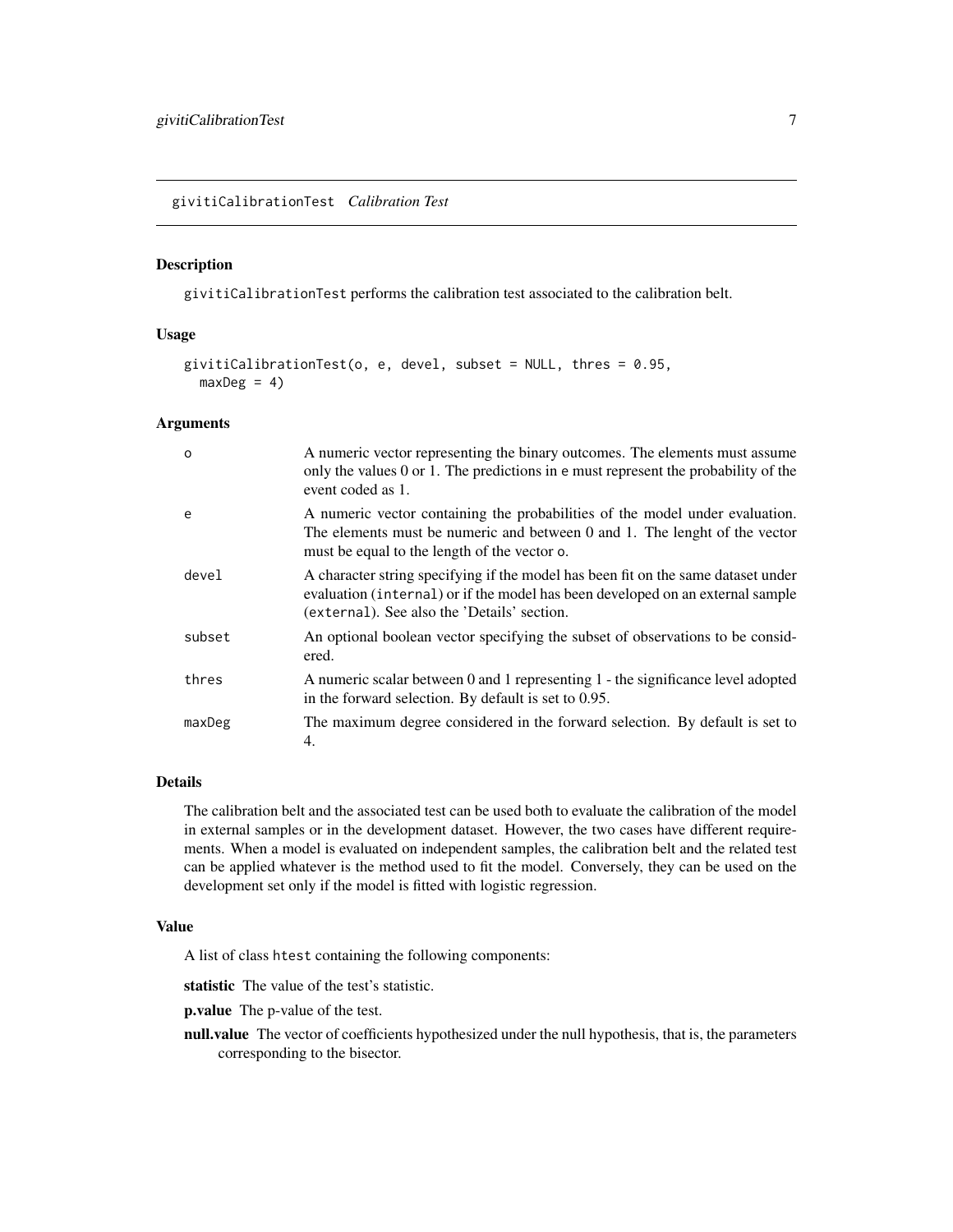<span id="page-7-0"></span>alternative A character string describing the alternative hypothesis.

method A character string indicating what type of calibration test (internal or external) was performed.

estimate The estimate of the coefficients of the polynomial logistic regression.

data.name A character string giving the name(s) of the data.

#### See Also

[givitiCalibrationBelt](#page-3-1) and [plot.givitiCalibrationBelt](#page-14-1) to compute and plot the calibaration belt.

# Examples

```
#Random by-construction well calibrated model
e <- runif(100)
o \leq rbinom(100, size = 1, prob = e)
givitiCalibrationTest(o, e, "external")
#Random by-construction poorly calibrated model
e <- runif(100)
o \leftarrow rbinom(100, size = 1, prob = logistic(logit(e)+2))
givitiCalibrationTest(o, e, "external")
```

```
givitiCalibrationTestComp
```
*Computation of the Calibration Test*

#### Description

givitiCalibrationTestComp implements the computations necessary to perform the calibration test associated to the calibration belt.

#### Usage

```
givitiCalibrationTestComp(o, e, devel, thres, maxDeg)
```

| $\Omega$ | A numeric vector representing the binary outcomes. The elements must assume<br>only the values 0 or 1. The predictions in e must represent the probability of the<br>event coded as 1.                              |
|----------|---------------------------------------------------------------------------------------------------------------------------------------------------------------------------------------------------------------------|
| e        | A numeric vector containing the probabilities of the model under evaluation.<br>The elements must be numeric and between 0 and 1. The lenght of the vector<br>must be equal to the length of the vector o.          |
| devel    | A character string specifying if the model has been fit on the same dataset under<br>evaluation (internal) or if the model has been developed on an external sample<br>(external). See also the 'Details' sections. |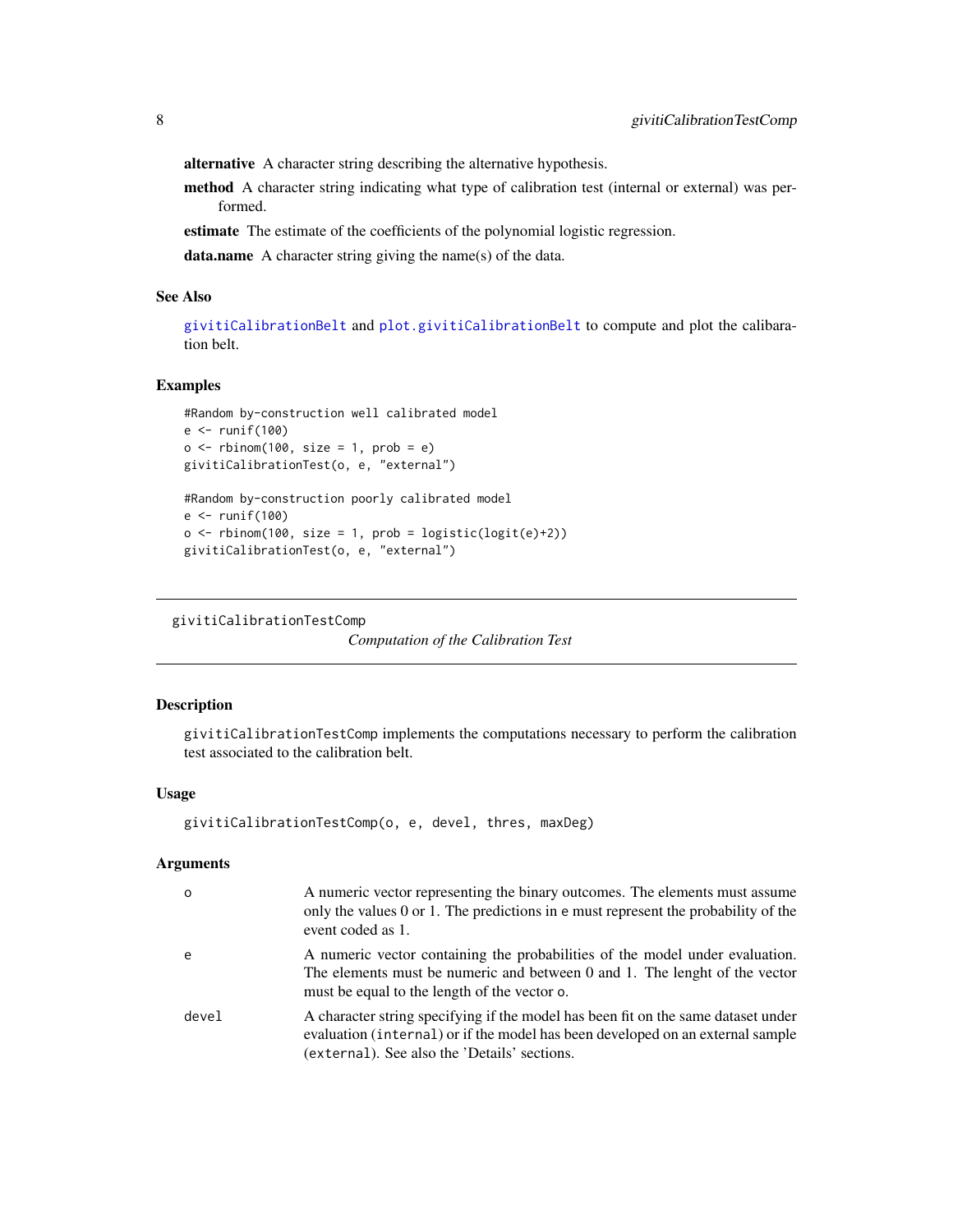# <span id="page-8-0"></span>givitiCheckArgs 9

| thres  | A numeric scalar between 0 and 1 representing 1 - the significance level adopted |
|--------|----------------------------------------------------------------------------------|
|        | in the forward selection.                                                        |
| maxDeg | The maximum degree considered in the forward selection.                          |

# Details

The calibration belt and the associated test can be used both to evaluate the calibration of the model in external samples or in the development dataset. However, the two cases have different requirements. When a model is evaluated on independent samples, the calibration belt and the related test can be applied whatever is the method used to fit the model. Conversely, they can be used on the development set only if the model is fitted with logistic regression.

#### Value

A list containing the following components:

- data A data. frame object with the numeric variables "o", "e" provided in the input and the variable "logite", the logit of the probabilities.
- nrowOrigData The size of the original sample, i.e. the length of the vectors e and o.

calibrationStat The value of the test's statistic.

calibrationP The p-value of the test.

- m The degree of the polynomial at the end of the forward selection.
- fit An object of class glm containig the output of the fit of the logistic regression model at the end of the iterative forward selection.

# See Also

[givitiCalibrationBelt](#page-3-1) and [plot.givitiCalibrationBelt](#page-14-1) to compute and plot the calibaration belt, and [givitiCalibrationTest](#page-6-1) to perform the associated calibration test.

# Examples

```
e < - runif(100)
o \leq rbinom(100, size = 1, prob = e)
givitiCalibrationTestComp(o, e, "external", .95, 4)
```
givitiCheckArgs *Check of the argument's values*

#### Description

Check of the coherence of the values passed to the functions givitiCalibrationTest and givitiCalibrationBelt.

#### Usage

```
givitiCheckArgs(o, e, devel, thres, maxDeg)
```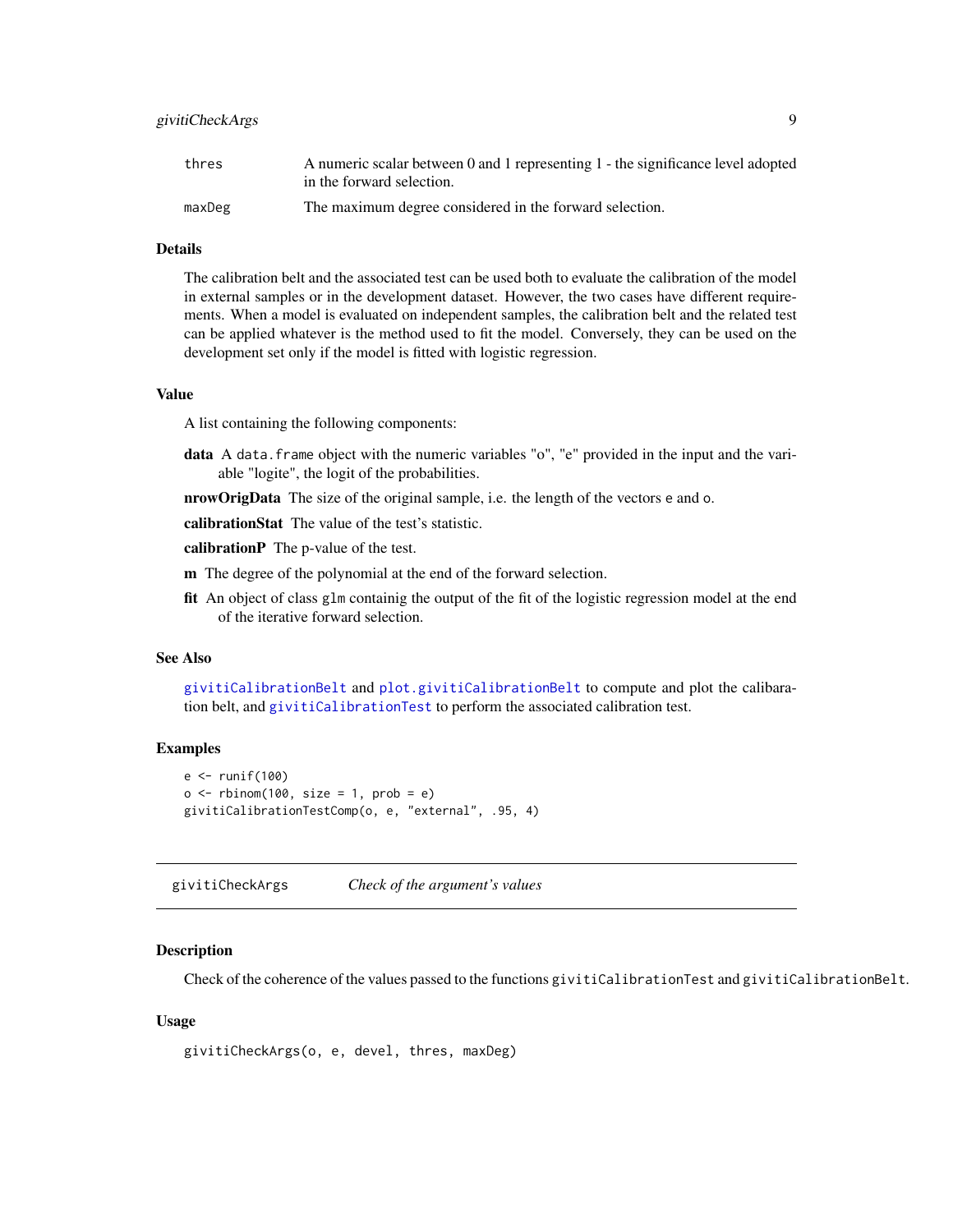# <span id="page-9-0"></span>Arguments

| $\Omega$ | A numeric vector representing the binary outcomes. The elements must assume<br>only the values $0$ or $1$ . The predictions in e- must represent the probability of the<br>event coded as 1.               |
|----------|------------------------------------------------------------------------------------------------------------------------------------------------------------------------------------------------------------|
| e        | A numeric vector containing the probabilities of the model under evaluation.<br>The elements must be numeric and between 0 and 1. The lenght of the vector<br>must be equal to the length of the vector o. |
| devel    | A character string specifying if the model has been fit on the same dataset under<br>evaluation (internal) or if the model has been developed on an external sample<br>(external).                         |
| thres    | A numeric scalar between 0 and 1 representing 1 - the significance level adopted<br>in the forward selection.                                                                                              |
| maxDeg   | The maximum degree considered in the forward selection.                                                                                                                                                    |

### Value

The function produce an error if the elements provided through the arguments do not meet the constraints reported.

givitiCheckData *Check of data*

# **Description**

The function verifies that the data are compatible with the construction of the calibration belt. In particular, the function checks that the predictions provided do not complete separate the outcomes and that at least two events and non-events are present in the data.

#### Usage

```
givitiCheckData(o, e)
```
# Arguments

| $\Omega$ | A numeric vector representing the binary outcomes. The elements must assume<br>only the values 0 or 1. The predictions in e must represent the probability of the<br>event coded as 1.                     |
|----------|------------------------------------------------------------------------------------------------------------------------------------------------------------------------------------------------------------|
| e        | A numeric vector containing the probabilities of the model under evaluation.<br>The elements must be numeric and between 0 and 1. The lenght of the vector<br>must be equal to the length of the vector o. |

# Value

The output is TRUE if the data do not show any of the reported problems. Otherwise, the function returns a string describing the problem found.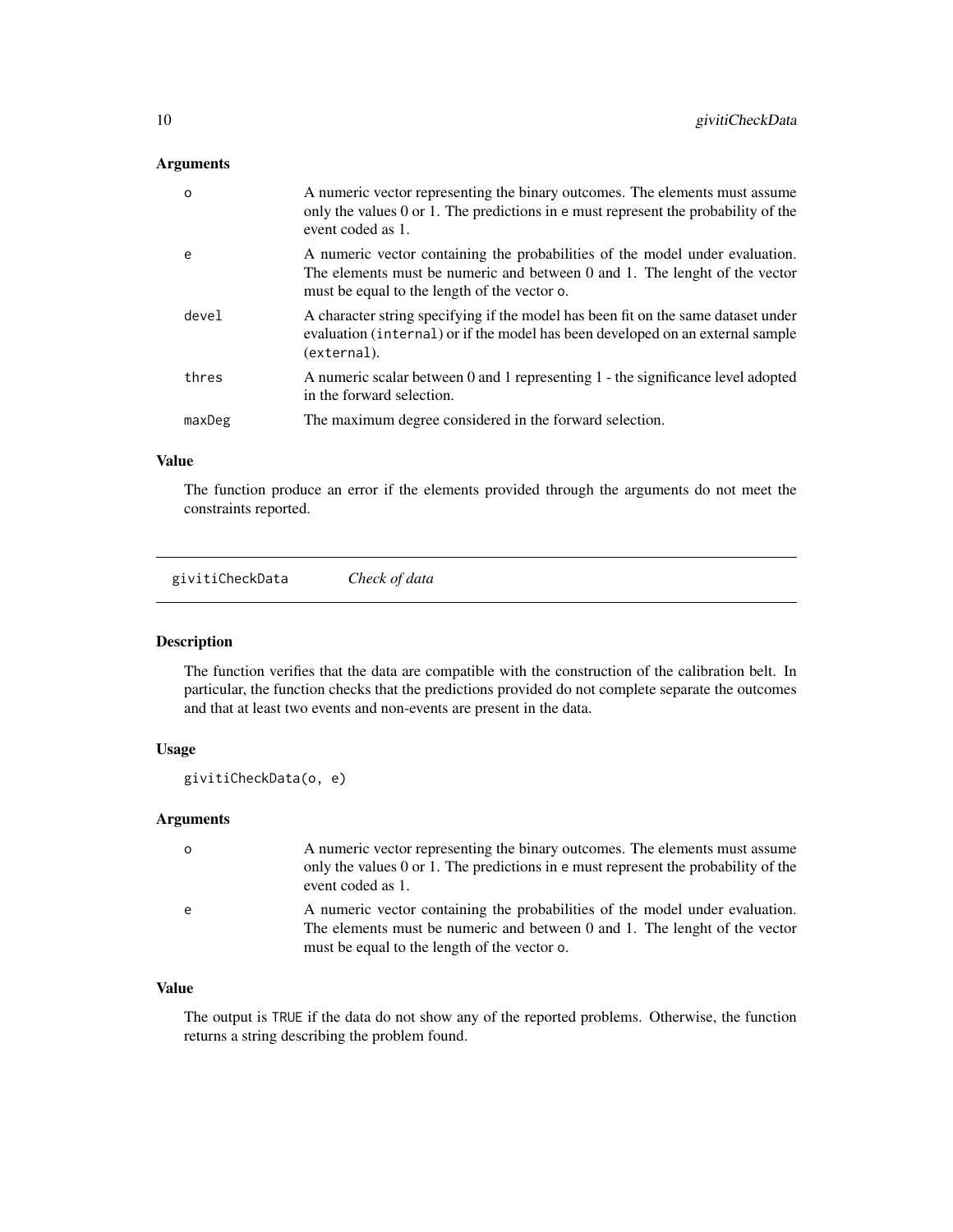<span id="page-10-0"></span>givitiR *givitiR: assessing the calibration of binary outcome models with the GiViTI calibration belt.*

#### Description

The package 'givitiR' provides the functions to plot the GiViTI calibration belt and to compute the associated statistical test.

#### Details

The name of the approach derives from the GiViTI (Gruppo Italiano per la valutazione degli interventi in Terapia Intensiva, Italian Group for the Evaluation of the Interventions in Intensive Care Units), an international network of intensive care units (ICU) established in Italy in 1992. The group counts more than 400 ICUs from 7 countries, with about the half of the participating centers continuosly collecting data on the admitted patients through the PROSAFE project (PROmoting patient SAFEty and quality improvement in critical care). For further information, see the package vignette and the references therein.

The GiViTI calibration belt has been developed within the methodological research promoted by the GiViTI network, with the purposes of a) enhancing the quality of the logistic regression models built in the group's projects b) providing the participating ICUs with a detailed feedback about their quality of care. A description of the approach and examples of applications are reported in the package vignette.

The main functions of the package are listed below.

#### Fitting the calibration belt

[givitiCalibrationBelt](#page-3-1) implements the computations necessary to plot the calibration belt.

#### Plotting the calibration belt

[plot.givitiCalibrationBelt](#page-14-1) plots the calibration belt.

#### Computing the calibration test

[givitiCalibrationTest](#page-6-1) performs the calibration test associated to the calibration belt.

givitiStatCdf *CDF of the Calibration Statistic Under the Null Hypothesis*

# **Description**

givitiStatCdf returns the cumulative density function of the calibration statistic under the null hypothesis.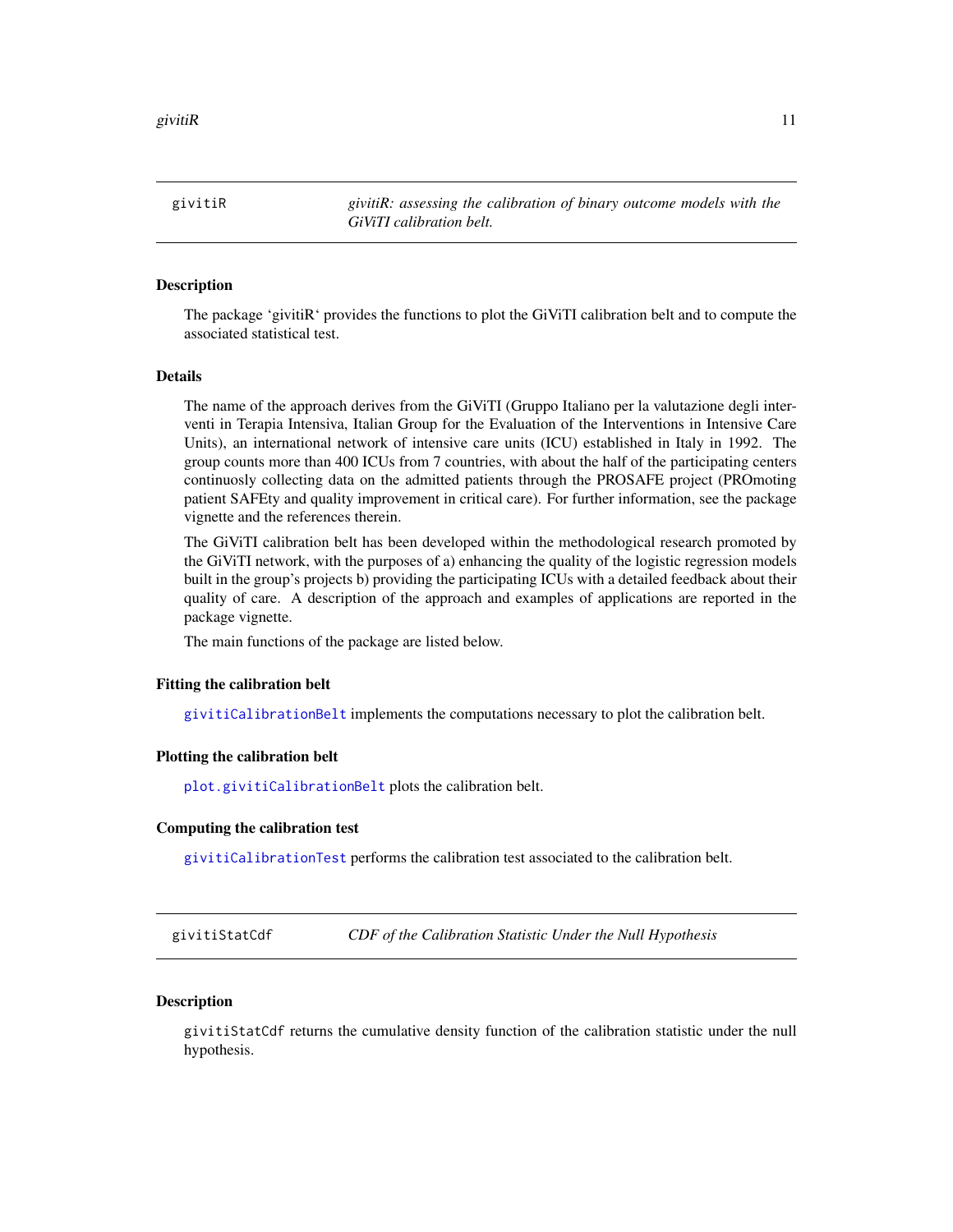#### <span id="page-11-0"></span>Usage

givitiStatCdf(t, m, devel, thres)

#### Arguments

| t     | The argument of the CDF. Must be a scalar value.                                                                                                                                   |
|-------|------------------------------------------------------------------------------------------------------------------------------------------------------------------------------------|
| m     | The scalar integer representing the degree of the polynomial at the end of the<br>forward selection.                                                                               |
| devel | A character string specifying if the model has been fit on the same dataset under<br>evaluation (internal) or if the model has been developed on an external sample<br>(external). |
| thres | A numeric scalar between 0 and 1 representing the significance level adopted in<br>the forward selection.                                                                          |

#### Value

A number representing the value of the CDF evaluated in t.

#### See Also

[givitiCalibrationBelt](#page-3-1) and [plot.givitiCalibrationBelt](#page-14-1) to compute and plot the calibaration belt, and [givitiCalibrationTest](#page-6-1) to perform the associated calibration test.

#### Examples

givitiStatCdf(3, 1, "external", .95) givitiStatCdf(3, 2, "internal", .95)

icuData *Information of SAPS II score and outcome of 1,000 ICU patients.*

#### **Description**

A dataset containing clinical information of 1,000 patients admitted to Italian Intesive Care Units joining the GiViTI network (*Gruppo Italiano per la valutazione degli interventi in Terapia Intensiva*, Italian Group for the Evaluation of the Interventions in Intensive Care Units). The data has been collected within the ProSAFE project, an Italian observational study based on a continuous data collection of clinical data in more than 200 Italian ICUs. The purpose of the project is a continuous surveillance of the quality of care provided in the participating centres. The actual values of the variables have been modified to protect subject confidentiality.

#### Usage

icuData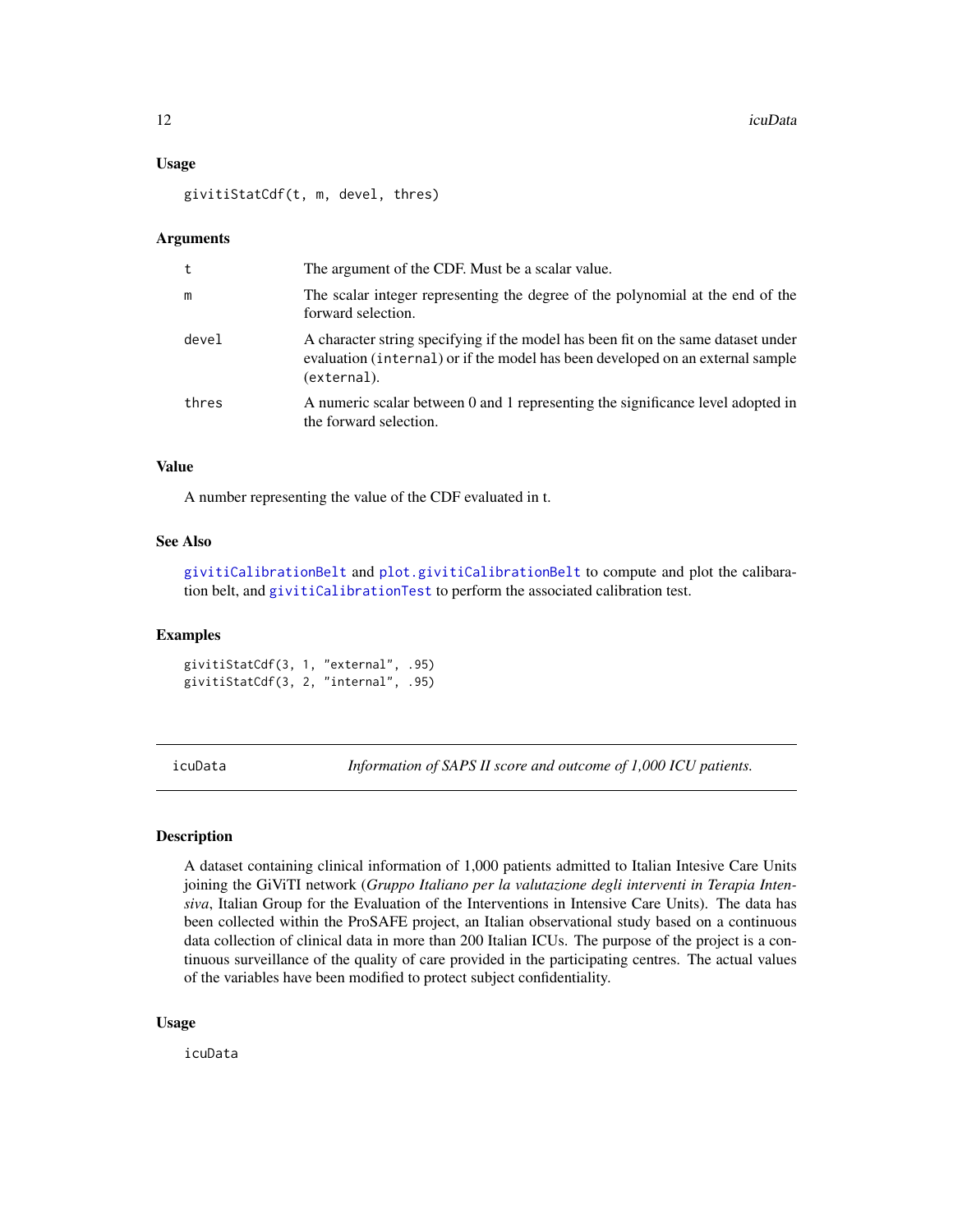#### icuData 13

#### Format

A data frame with 1000 rows and 33 variables. The dataset contains, for each predictor of the SAPSII score, both the clinical information and the weight of that variable in the score (the variable with the suffix '\_NUM').

outcome hospital outcome, numeric binary variable with values 1 (deceased) and 0 (alive).

probSaps probability estimated by the SAPSII prognostic model.

sapsScore SAPSII score.

- **age,age\_NUM** age, factor variable with levels (in years): '<40', '40-59', '60-69', '70-74', '75-80',  $\leq$  =80'.
- adm, adm\_NUM type of admission, factor variable with 3 levels: 'unschSurg' (unscheduled surgery), 'med' (medical), 'schSurg' (scheduled surgery).
- chronic,chronic\_NUM chronic diseases, factor variable with 4 levels: 'noChronDis' (no chronic disease), 'metCarc' (metastatic carcinoma), 'hemMalig' (hematologic malignancy), 'aids' (AIDS).
- gcs,gcs\_NUM Glasgow Coma Scale, factor variable with 5 levels: '3-5', '6-8', '9-10', '11-13',  $'14-15'$ .
- **BP,BP\_NUM** systolic blood pressure, factor variable with 4 levels (in mmHg):  $\langle \langle 70 \rangle$ ,  $\langle 70-99 \rangle$ ,  $'100-199', '>=200'.$

HR,HR\_NUM heart rate, factor variable with 5 levels: '<40', '40-69', '70-119', '120-159', '>=160'

temp,temp\_NUM temperature, factor variable with 2 levels (in Celsius degree): '<39', '>=39'.

**urine,urine\_NUM** urine output, factor variable with 3 levels (in  $L/24h$ ):  $\leq 0.5$ ', '0.5-0.99', ' $>=1$ '.

**urea,urea\_NUM** serum urea, factor variable with 3 levels (in  $g/L$ ): '<0.60', '0.60-1.79', '>=1.80'.

**WBC,WBC** NUM wbc, factor variable with 3 levels (in  $1/\text{mm}3$ ): ' $\lt 1$ ', ' $1-19$ ', ' $\gt 20$ '.

**potassium,potassium NUM** potassium, factor variable with 3 levels (in mEq/L): ' $\langle 3'$ , '3-4.9',  $\left\langle \right\rangle = 5$ .

sodium,sodium\_NUM sodium, factor variable with 3 levels (in mEq/L): '<125', '125-144', '>=145'.

HCO3, HCO3 NUM HCO3, factor variable with 3 levels (in mEq/L):  $\langle 15'$ ,  $\langle 15 \rangle$ ,  $\langle 15-19'$ ,  $\langle 20' \rangle$ .

- **bili, bili\_NUM** bilirubin, factor variable with 3 levels (in mg/dL): '<4', '4-5.9', '>=6'.
- paFiIfVent,paFiIfVent\_NUM mechanical ventilation and CPAP PaO2/FIO2, factor variable with 4 levels (PaO2/FIO2 in mmHg): 'noVent' (not ventilated), 'vent\_<100' (ventialated and Pa02/FI02 <100), 'vent\_100-199' (ventialated and Pa02/FI02 in 100-199), 'vent\_>=200' (ventialated and  $Pa02/FI02 \geq 200$ .

#### Details

The data contain the information to apply the SAPSII model, a prognostic model developed to predict hospital mortality (Le Gall et al., 1993). Both the computed SAPSII score and the associated probability of death are variables of the dataset. The score is an integer number ranging from 0 to 163 describing the severity of the patient (the higher the score, the more severe the patient). The probability is computed from the score through the formula reported in the original paper. The dataset contains also the hospital survival of the patients.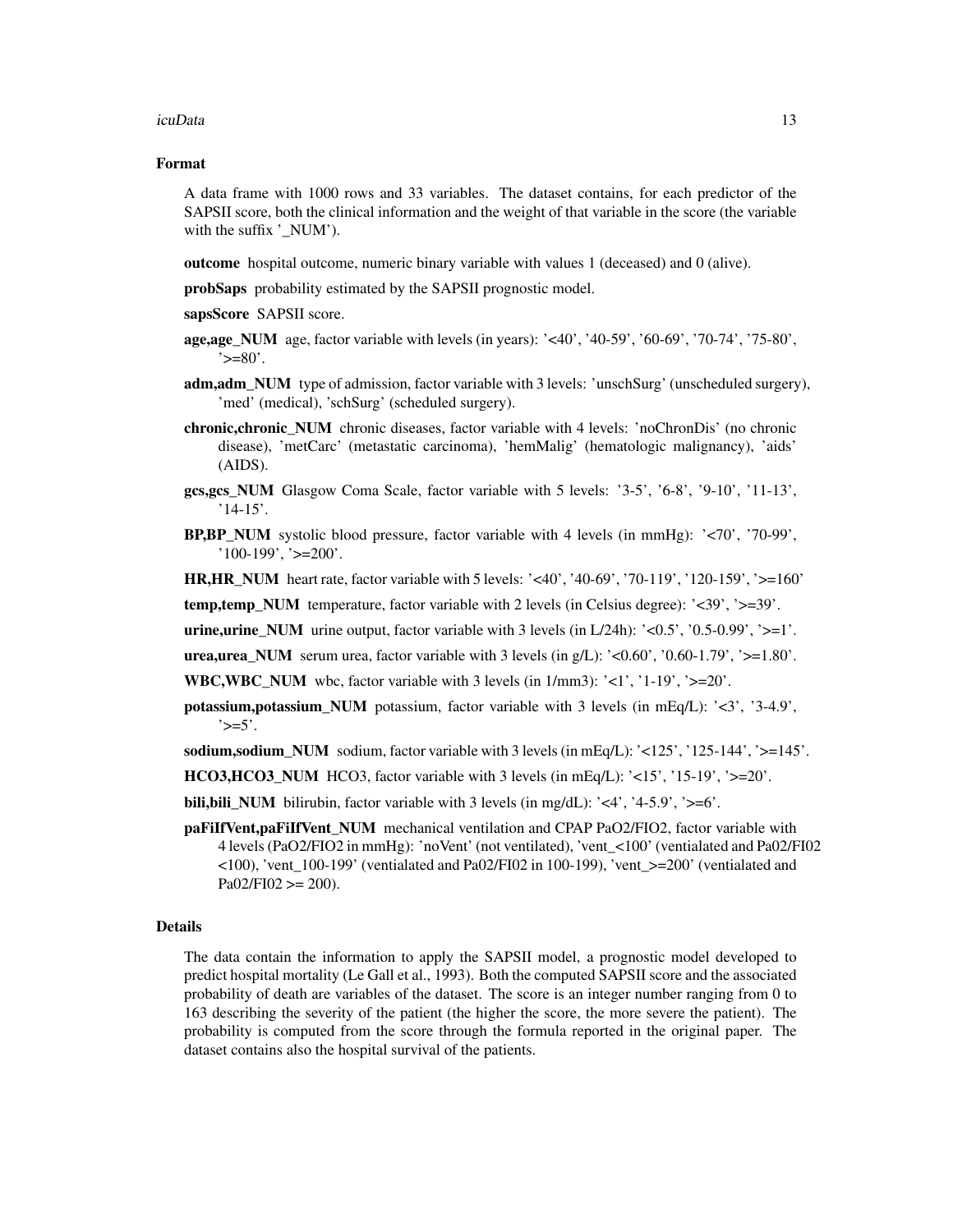# <span id="page-13-0"></span>Source

<http://www.giviti.marionegri.it/Default.asp> (in Italian only)

# References

Le Gall, Jean-Roger, Stanley Lemeshow, and Fabienne Saulnier. "A new simplified acute physiology score (SAPS II) based on a European/North American multicenter study." *Jama* 270, no. 24 (1993): 2957-2963.

The GiViTI Network, *Prosafe Project - 2014 report*. Sestante Edizioni: Bergamo, 2015. [http://](http://www.giviti.marionegri.it/Download/ReportPROSAFE_2014_EN_Polivalenti_ITALIA.pdf) [www.giviti.marionegri.it/Download/ReportPROSAFE\\_2014\\_EN\\_Polivalenti\\_ITALIA.pdf](http://www.giviti.marionegri.it/Download/ReportPROSAFE_2014_EN_Polivalenti_ITALIA.pdf).

logit *Logit and logistic functions*

# Description

logit and logistic implement the logit and logistic transformations, respectively.

#### Usage

logit(p) logistic(x)

# Arguments

| A numeric vector whose components are numbers between 0 and 1. |
|----------------------------------------------------------------|
| A numeric vector.                                              |

# Value

The functions apply the logit and logistic transformation to each element of the vector passed as argument. In particular,  $logit(p)=ln(p/(1-p))$  and  $logistic(x)=exp(x)/(1+exp(x))$ .

# Examples

```
logit(0.1)logit(0.5)
logistic(0)
logistic(logit(0.25))
logit(logistic(2))
```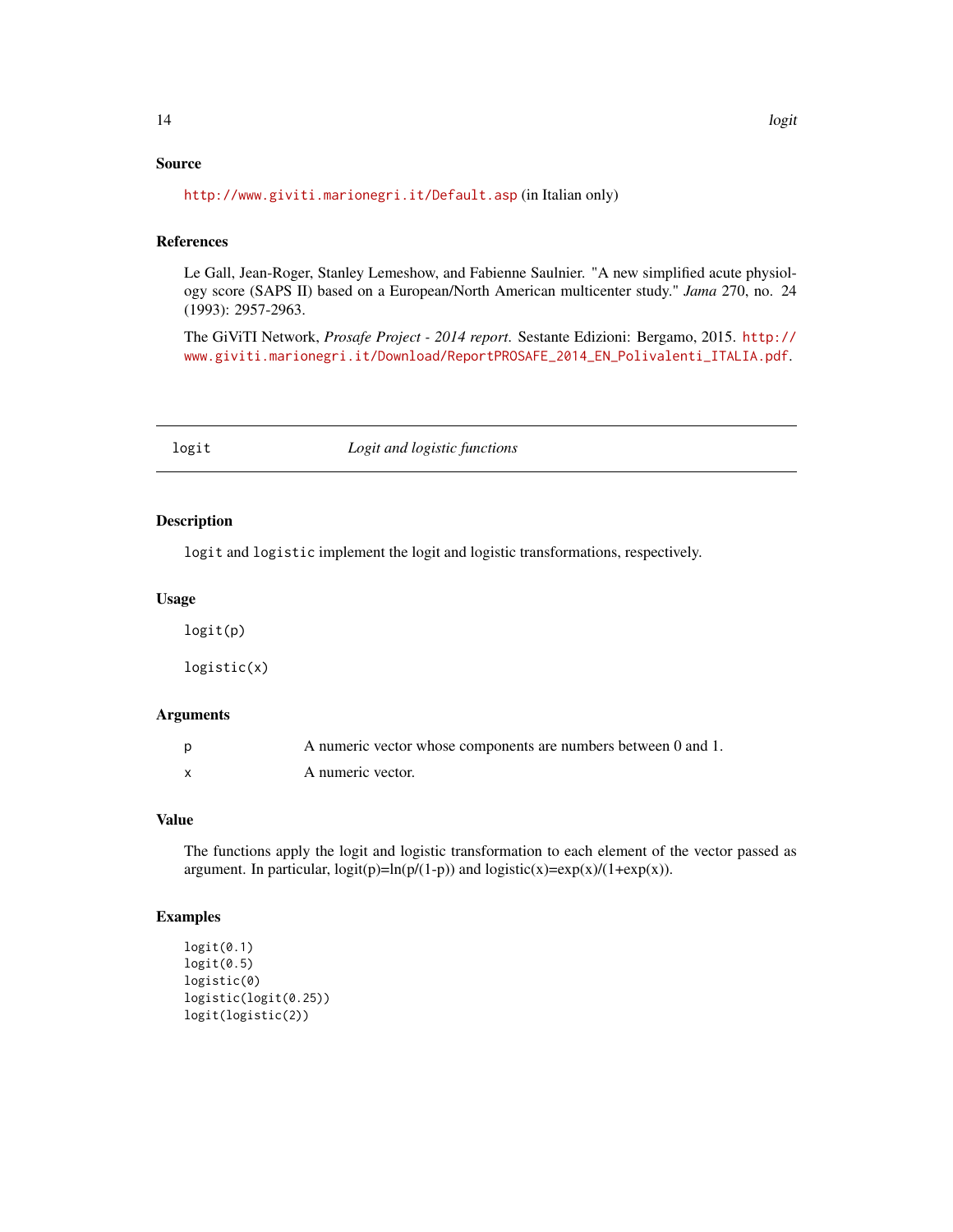<span id="page-14-1"></span><span id="page-14-0"></span>plot.givitiCalibrationBelt

*Calibration Belt Plot*

# Description

The plot method for calibration belt objects.

# Usage

```
## S3 method for class 'givitiCalibrationBelt'
plot(x, xlim = c(0, 1), ylim = c(0, 1),colBis = "red", xlab = "e", ylab = "o",main = "GiViTI Calibration Belt", polynomialString = T,
 pvalueString = T, nString = T, table = T, tableStrings = NULL,
 unableToFitString = NULL, ...)
```

| X                | A givitiCalibrationBelt object, to be generated with the function givitiCalibrationBelt.                                                                                                                                                                                                                                                         |
|------------------|--------------------------------------------------------------------------------------------------------------------------------------------------------------------------------------------------------------------------------------------------------------------------------------------------------------------------------------------------|
| xlim, ylim       | Numeric vectors of length 2, giving the x and y coordinates ranges. Default<br>values are $c(0,1)$ .                                                                                                                                                                                                                                             |
| colBis           | The color to be used for the bisector. The default value is red.                                                                                                                                                                                                                                                                                 |
| xlab, ylab       | Titles for the x and y axis. Default values are "e" and "o", repectively.                                                                                                                                                                                                                                                                        |
| main             | The main title of the plot. The default value is "GiViTI Calibration Belt".                                                                                                                                                                                                                                                                      |
| polynomialString |                                                                                                                                                                                                                                                                                                                                                  |
|                  | If the value is FALSE, the degree of the polynomial is not printed on the graph-<br>ical area. If the value is TRUE, the degree m is reported. If a string is passed<br>to this argument, the string is reported instead of the text "Polynomial degree".<br>The default value is TRUE.                                                          |
| pvalueString     | If the value is FALSE, the p-value of the test is not printed on the graphical<br>area. If the value is TRUE, the p-value is reported. If a string is passed to this<br>argument, the string is reported instead of the text "p-value". The default value<br>is TRUE.                                                                            |
| nString          | If the value is FALSE, the sample size is not printed on the graphical area. If the<br>value is TRUE, the sample size is reported. If a string is passed to this argument,<br>the string is reported instead of the text "n". The default value is TRUE.                                                                                         |
| table            | A boolean value indicating whether the table reporting the intersections of the<br>calibration belt with the bisector should be printed on the plot.                                                                                                                                                                                             |
| tableStrings     | Optional. A list with four character elements named overBisString, underBisString, conflevelString<br>neverString. The four strings of the list are printed instead of the texts "Over<br>the bisector"/"Under the bisector"/"Confidence level"/"NEVER" in the table re-<br>porting the intersections of the calibration belt with the bisector. |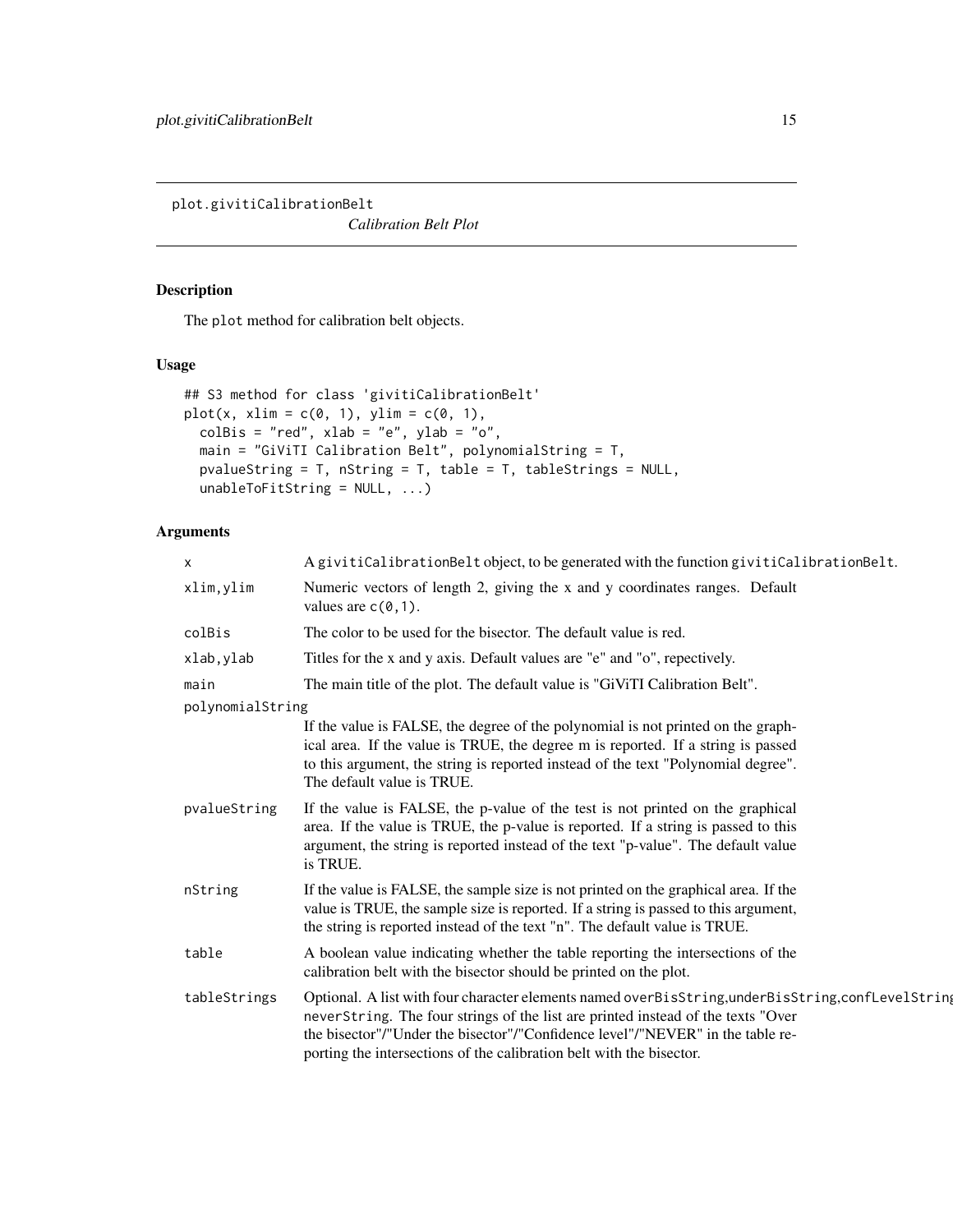#### <span id="page-15-0"></span>unableToFitString

Optional. If a string is passed to this argument, this string is reported in the plot area when the dataset is not compatible with the fit of the calibration belt (e.g. data separation or no positive events). By default, in such cases the text "Unable to fit the Calibration Belt" is reported.

... Other graphical parameters passed to the generic plot method.

# Value

The function generates the calibration belt plot. In addition, a list containing the following components is returned:

p.value The p-value of the test.

m The degree of the polynomial at the end of the forward selection.

# See Also

[givitiCalibrationBelt](#page-3-1) to compute the calibaration belt and [givitiCalibrationTest](#page-6-1) to perform the associated calibration test.

#### Examples

```
#Random by-construction well calibrated model
e <- runif(100)
o \leq rbinom(100, size = 1, prob = e)
cb <- givitiCalibrationBelt(o, e, "external")
plot(cb)
#Random by-construction poorly calibrated model
e <- runif(100)
o \leq rbinom(100, size = 1, prob = logistic(logit(e)+2))
cb <- givitiCalibrationBelt(o, e, "external")
plot(cb)
```
polynomialLogRegrFw *Forward Selection in Polynomial Logistic Regression*

#### Description

polynomialLogRegrFw implements a forward selection in a polynomial logistic regression model.

#### Usage

polynomialLogRegrFw(data, thres, maxDeg, startDeg)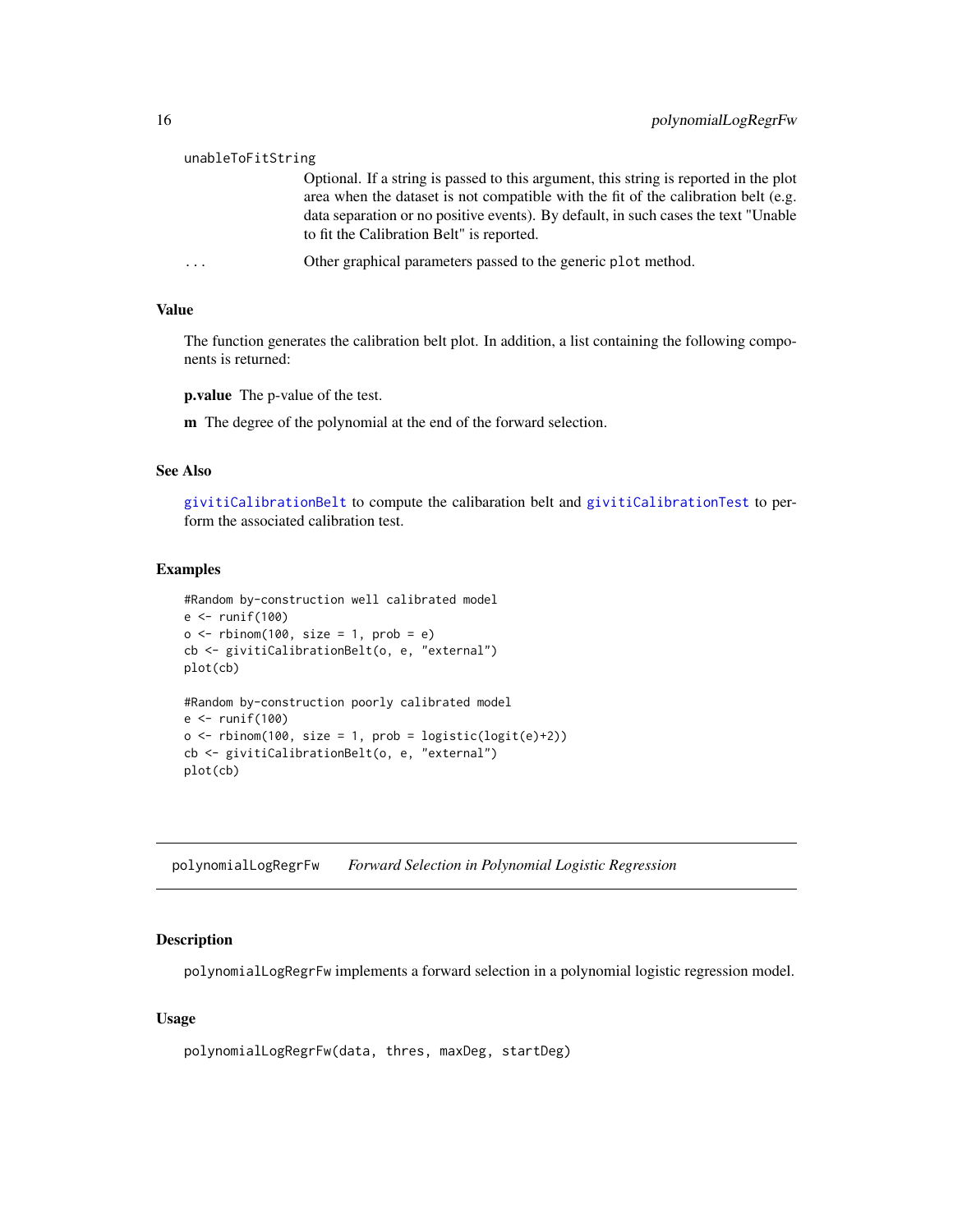# Arguments

| data     | A data frame object with the numeric variables "o", "e" and "logite", repre-<br>senting the binary outcomes, the probabilities of the model under evaluation and<br>the logit of the probabilities. The variable "e" must contain values between 0<br>and 1. The variable " $o$ " must assume only the value 0 and 1. |
|----------|-----------------------------------------------------------------------------------------------------------------------------------------------------------------------------------------------------------------------------------------------------------------------------------------------------------------------|
| thres    | A numeric scalar between 0 and 1 representing the significance level adopted in<br>the forward selection.                                                                                                                                                                                                             |
| maxDeg   | The maximum degree considered in the forward selection.                                                                                                                                                                                                                                                               |
| startDeg | The starting degree in the forward selection.                                                                                                                                                                                                                                                                         |

# Value

A list containing the following components:

- fit An object of class glm containig the output of the fit of the logistic regression model at the end of the iterative forward selection.
- m The degree of the polynomial at the end of the forward selection.

# Examples

```
e <- runif(100)
logite <- logit(e)
o \le - rbinom(100, size = 1, prob = e)
data \leq data.frame(e = e, o = o, logite = logite)
polynomialLogRegrFw(data, .95, 4, 1)
```